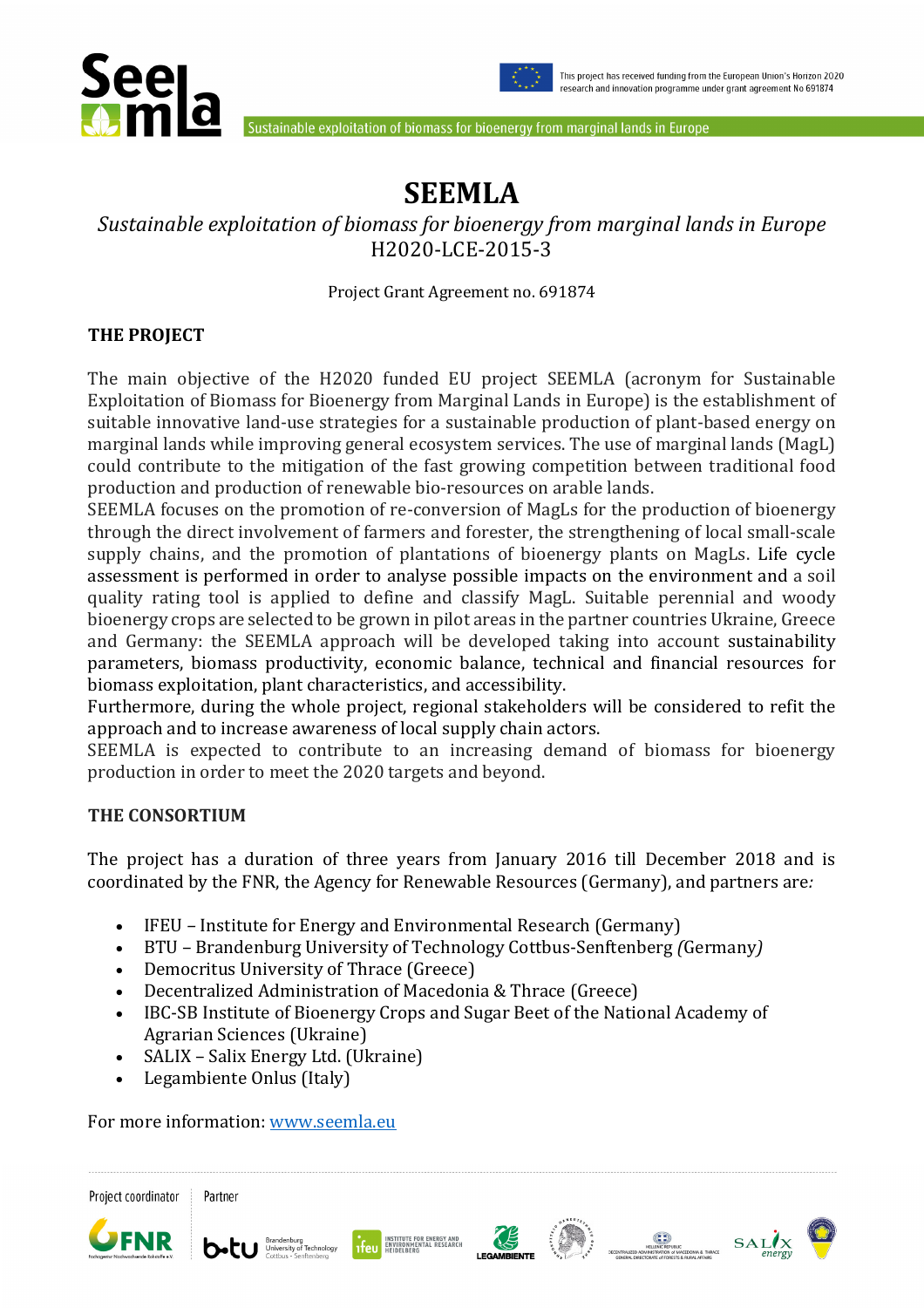



Sustainable exploitation of biomass for bioenergy from marginal lands in Europe

#### **AGENDA 20th November 2018**  8:30 - 21:00

#### **Welcome coffee - 8:30**

| $9:00 - 9:20$              | EC research and innovation policies for advanced biofuels and<br>bioenergy<br>Maria Georgiadou, Senior Policy Officer, European Commission -<br>DG Research & Innovation                                                    |  |
|----------------------------|-----------------------------------------------------------------------------------------------------------------------------------------------------------------------------------------------------------------------------|--|
| $9:20 - 9:40$              | Sustainable exploitation of biomass for bioenergy from marginal<br>lands and its contribution to mitigate the risk of competition<br>between bio resources and food security<br>Diego Piedra-Garcia, FNR, Germany           |  |
| $9:40 - 10:00$             | Understanding Marginal Land - challenges and expectation<br>Vadym Ivanina, Institute of Bioenergy Crops and Sugar Beet,<br>Ukraine                                                                                          |  |
| $10:20 - 11:00$            | Bioenergy production on MagL in pilot cases: reports from the<br>Ukrainian, Greek and German case study sites<br>Fotis Kiourtsis, DAMT, Greece; Werner Gerwin BTU CS, Germany,<br>Iryna Gnap, IBC&SB, Salix Energy, Ukraine |  |
| $11:00 - 11:20$            | How environmentally and socio-economically sustainable is<br>biomass for bioenergy from marginal lands?- Nils Rettenmaier,<br>Institute for Energy and Environmental Research, IFEU, Germany                                |  |
| 11:20 - 11:40 COFFEE BREAK |                                                                                                                                                                                                                             |  |
| $11:40 - 12:00$            | SEEMLA approach development: the GIS application for MagL<br>types availability<br>Spyridon Galatsidas, Democritus University of Thrace, Greece                                                                             |  |
| $12:00 - 12:20$            | Policy and administrative regulations for biomass production on<br>MagL for bioenergy: the proposals coming from the SEEMLA<br>approach<br>Diego Piedra-Garcia, FNR, Germany                                                |  |
| $12:20 - 13:00$            | <b>Panel Discussion</b>                                                                                                                                                                                                     |  |
|                            |                                                                                                                                                                                                                             |  |

#### *13:00 – 14:00 LUNCH*











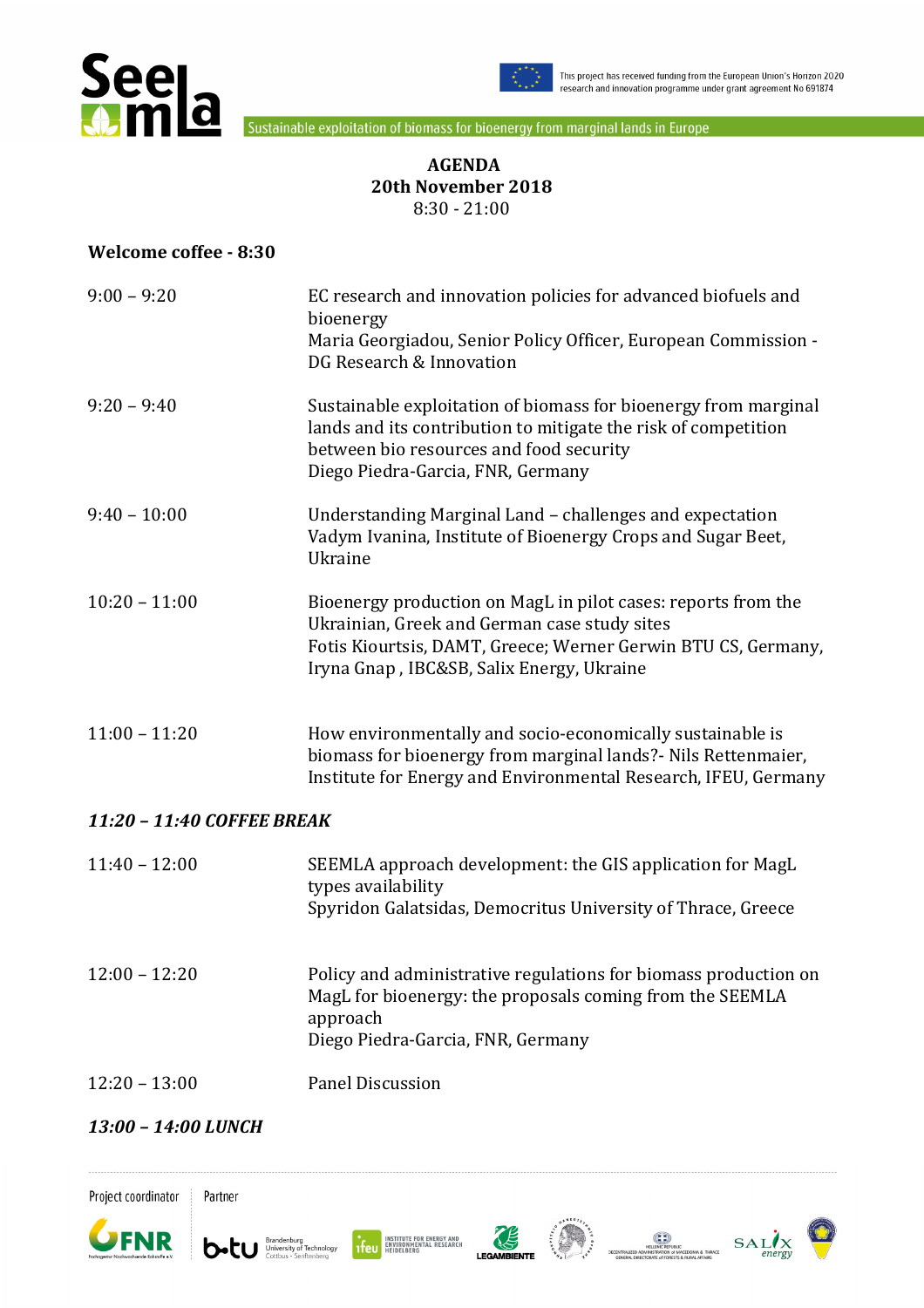



Faciliating market roll-out of RESfuels in the transport sector to 2030 and beyond

## **ADVANCEFUEL**

### *Facilitating market roll-out of RESfuels to 2030 and beyond*  H2020-LCE-21-2017

Project Grant Agreement no. 764799

#### **THE PROJECT**

ADVANCEFUEL aims to increase the share of renewable energy in the future energy mix by increasing the share of sustainable advanced biofuels and renewable alternative fuels in the final EU transport energy consumption. The whole value chain will be assessed in the course of the project and ADVANCEFUEL will regularly engage key players to validate project results on specific topics and to contribute to the development of supporting guidelines and tools.

In this context, the second ADVANCEFUEL stakeholder workshop, organised in co-operation with the SEEMLA project, will bring together a number of European projects and other relevant stakeholders, to discuss innovative lignocellulosic biomass cropping systems and supply chains.

The workshop will contribute to ADVANCEFUEL's understanding of barriers regarding biomass supply by scrutinising innovative cropping schemes, exploring the challenges and opportunities of different supply and value chains, and comparing potential business models of feedstock provisioning.

The workshop is co-ordinated by the Leibniz Institute for Agricultural Engineering and Bioeconomy (ATB), and will include keynote presentations from European projects working in the fields of innovative cropping schemes on marginal land (FORBIO, MAGIC, BECOOL, LIBBIO) as well as value chains and business models (UP-RUNNING, GRACE). The workshop will mix presentations from the projects with interactive discussion sessions that will involve all attendees to shape ADVANCEFUEL's final recommendations.

#### **THE CONSORTIUM**

The project has a duration of three years from September 2017 till August 2020 and is coordinated by the FNR, the Agency for Renewable Resources (Germany), and partners are*:* 

- TNO Netherlands Organisation for Applied Scientific Research (Netherlands)
- Utrecht University (Netherlands)
- Imperial College London (United Kingdom)
- Chalmers University (Sweden)
- Greenovate! Europe (Belgium)
- ATB Leibniz Institute for Agricultural Engineering (Germany)
- Aalto University (Finland)

For more information: wwwADVANCEFUEL.eu



Partner



**Imperial College** Utrecht University London





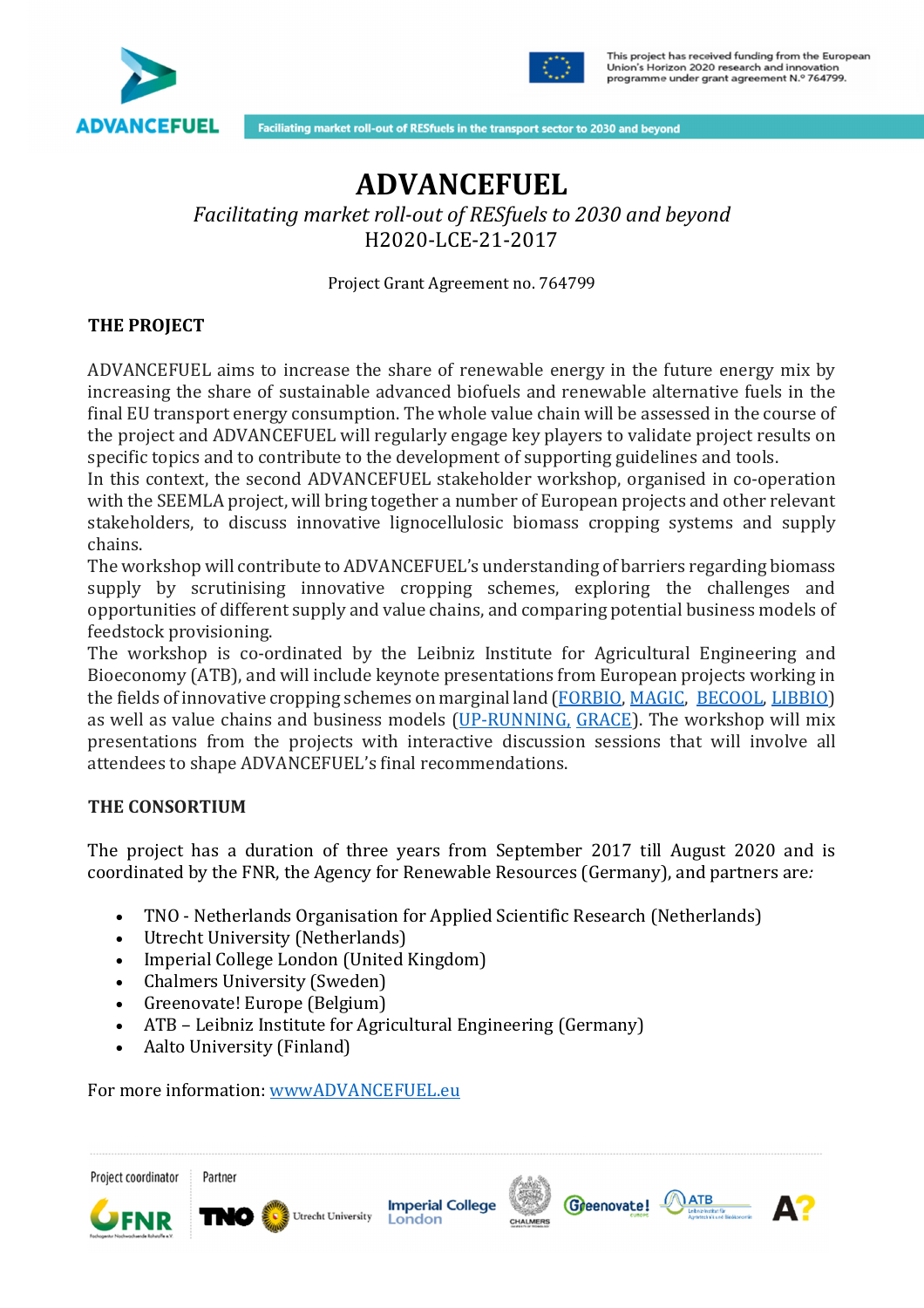



This project has received funding from the European<br>Union's Horizon 2020 research and innovation<br>programme under grant agreement N.º 764799.

Faciliating market roll-out of RESfuels in the transport sector to 2030 and beyond



#### **ADVANCEFUEL - SEEMLA WORKSHOP AGENDA 20th November 2018**  14:00 - 20:30

INNOVATIVE LIGNOCELLULOSIC BIOMASS CROPPING SYSTEMS AND SUPPLY CHAINS

In collaboration with:



| $14:00 - 14:10$ | Welcome & Introduction to the ADVANCEFUEL Workshop<br>Philipp Grundmann, ATB, Germany             |
|-----------------|---------------------------------------------------------------------------------------------------|
| $14:10 - 14:20$ | Introduction to the ADVANCEFUEL project<br>Kristin Sternberg, FNR, Germany                        |
| $14:20 - 15:00$ | <b>Innovative cropping schemes</b><br>Presentations: Highlights from study cases on marginal land |
|                 | FORBIO: Cosette Khawaja, WIP, Germany                                                             |
|                 | MAGIC: Efi Alexopoulou, Center for Renewable Energy Sources<br>(CRES), Greece                     |
| $15:00 - 15:20$ | <b>COFFEE BREAK</b>                                                                               |
| $15:20 - 16:00$ | <b>Innovative cropping schemes</b><br>Presentations: Highlights from study cases on marginal land |
|                 | BECOOL: Walter Zegada-Lizarazu, University of Bologna, Italy                                      |
|                 | ו יחויות מיוחדיות זז וחסות חו                                                                     |

 LIBBIO: Rob van Haren, Hanze University of Applied Sciences, the Netherlands & Irmgard Starmann, Color&Brain, The Netherlands

Project coordinator



Partner

**Imperial College** Utrecht University London